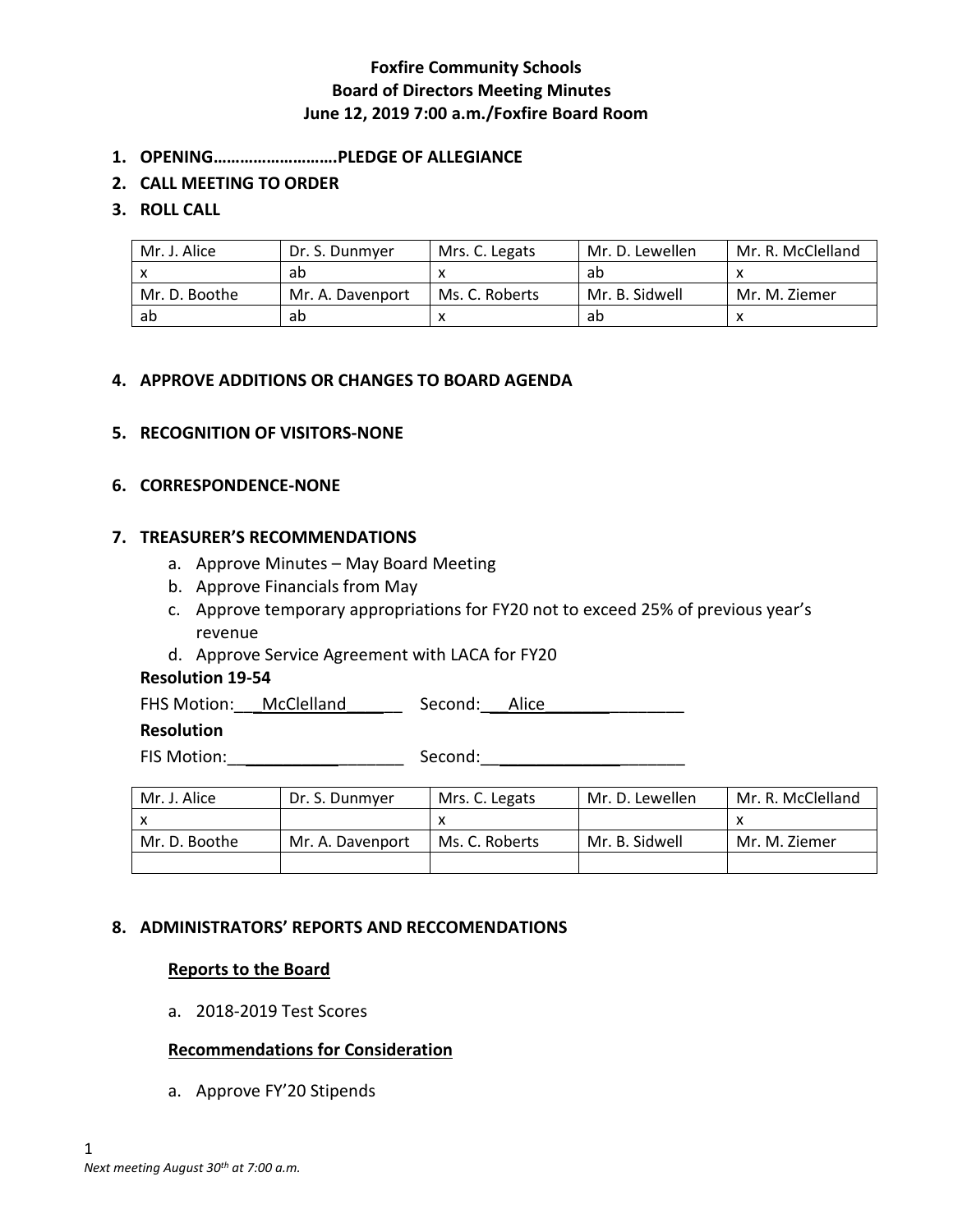b. Approve Jeremy Wise, IT, Purchase Service @\$290.00 per day/days worked

#### **Resolution 19-55**

| FHS Motion: Alice | Second: Legats |
|-------------------|----------------|
| <b>Resolution</b> |                |
| FIS Motion:       | Second:        |

| Mr. J. Alice  | Dr. S. Dunmyer   | Mrs. C. Legats | Mr. D. Lewellen | Mr. R. McClelland |
|---------------|------------------|----------------|-----------------|-------------------|
|               |                  |                |                 |                   |
| Mr. D. Boothe | Mr. A. Davenport | Ms. C. Roberts | Mr. B. Sidwell  | Mr. M. Ziemer     |
|               |                  |                |                 |                   |

# **9. EXECUTIVE SESSION** (If needed)

WHEREAS boards of education and other governmental bodies are required by statute "to take official action and to conduct all deliberations upon official business only in open meetings, unless the subject matter is specifically excepted by law"; WHEREAS "the minutes need only reflect the general subject matter of discussion in executive sessions"; and WHEREAS the members of a public body may hold an executive session only at a regular or special meeting for the sole purpose

of consideration of any of the matters set forth below.

NOW THEREFORE BE IT RESOLVED under the provision of ORC 121.22, the board hereby enters executive session for the reason(s) herein stated:

\_\_\_\_ Personnel matters

\_\_\_\_ Appointment of employee(s) (reemployment)

\_\_\_\_ Promotion or compensation

\_\_\_\_ Dismissal, discipline, or demotion of employee(s) or student(s)

\_\_\_\_ Investigation of charges or complaints of employee(s) or student(s)

\_\_x\_\_ Purchase or sale of property

\_\_\_\_\_\_ Conference with an attorney

\_\_\_\_\_ Preparing for, conducting, or reviewing negotiations or bargaining

\_\_\_\_\_ Matters required by federal law or state statutes to be confidential

Specialized details of security arrangements

Time Entered: 8:07 a.m.

Time Exited: 8:14 a.m.

#### **Resolution 19-56**

| FHS Motion:       | McClelland | Second: | Alice |
|-------------------|------------|---------|-------|
| <b>Resolution</b> |            |         |       |
| FIS Motion:       |            | Second: |       |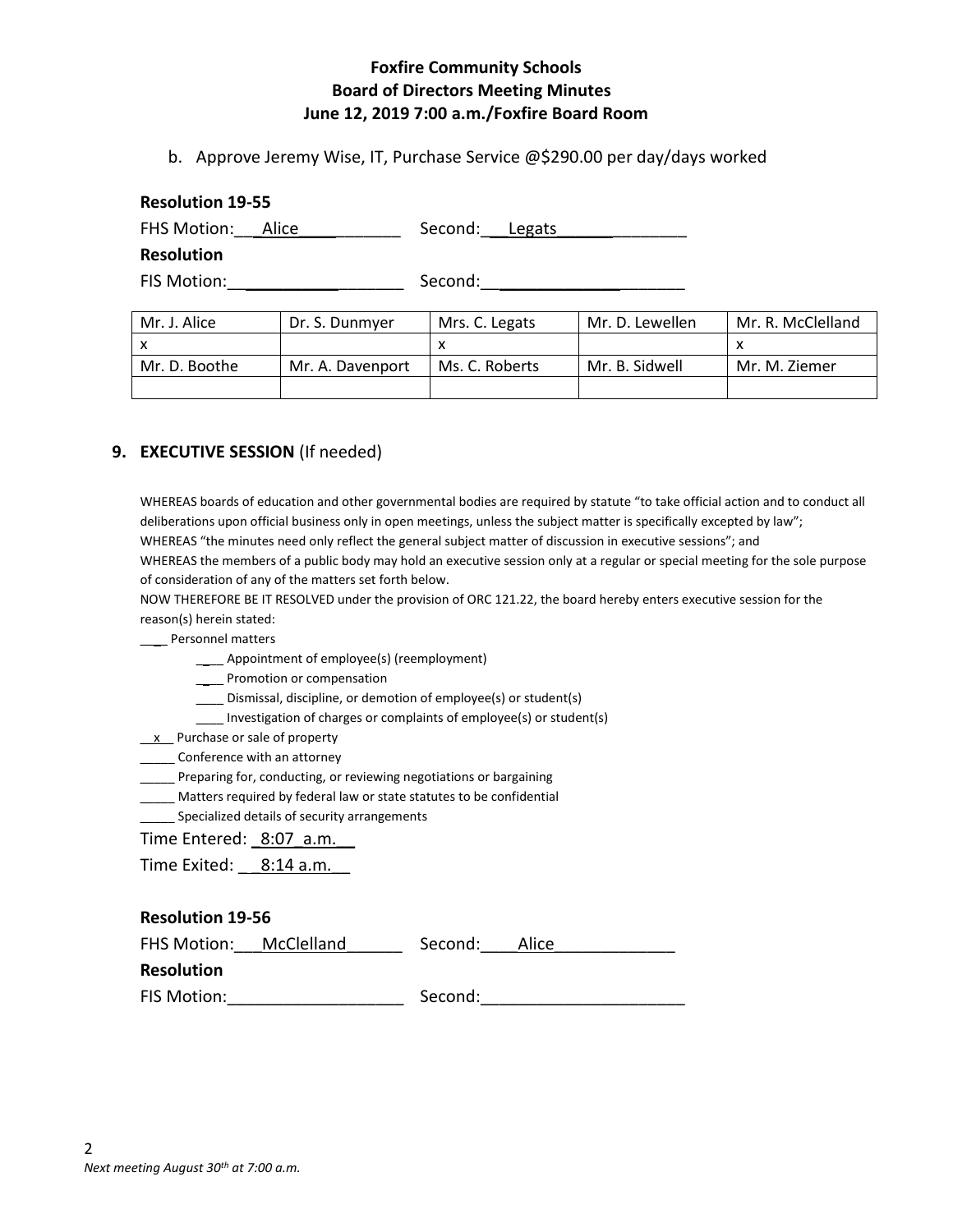| Mr. J. Alice  | Dr. S. Dunmyer   | Mrs. C. Legats | Mr. D. Lewellen | Mr. R. McClelland |
|---------------|------------------|----------------|-----------------|-------------------|
|               |                  |                |                 |                   |
| Mr. D. Boothe | Mr. A. Davenport | Ms. C. Roberts | Mr. B. Sidwell  | Mr. M. Ziemer     |
|               |                  |                |                 |                   |

## **10. DISCUSSION/NEW ITEM (IF ANY)**

WHEREAS, The Maysville Local School District Board of Education owns a school building on an approximately 25.12 acre parcel of real property at 2805 Pinkerton Lane, Zanesville, Ohio, (Parcel 47-13-01-01-00 and 47-14-02-51-00) ("Premises")

WHEREAS, the Maysville Local School District Board of Education has approved the sale of the Premises to Foxfire High School at a fair market value of \$1,500,000.00 pursuant to R.C. 3313.411.

WHEREAS, the Foxfire High School and Foxfire Intermediate School Boards of Education finds the terms, conditions and consideration for the purchase of the Premises to be reasonable and adequate, and determines the purchase is in the best interest of the Boards and Foxfire High School and Foxfire Intermediate School.

THEREFORE, BE IT RESOLVED, that the Foxfire High School and Foxfire Intermediate School Boards of Education shall purchase the Premises identified herein from the Maysville Local School District Board of Education at a fair market value of **\$1,500,000.00** pursuant to R.C. 3313.411.

BE IT FURTHER RESOLVED, that the Superintendent or his designee is authorized to execute all written instrument and document necessary to complete the purchase of the Premises from Maysville Local School District Board of Education.

## **Resolution 19-57**

| FHS Motion: Legats | Second: | McClelland |  |
|--------------------|---------|------------|--|
|                    |         |            |  |

**Resolution**

FIS Motion:\_\_\_\_\_\_\_\_\_\_\_\_\_\_\_\_\_\_\_ Second:\_\_\_\_\_\_\_\_\_\_\_\_\_\_\_\_\_\_\_\_\_\_

| Mr. J. Alice  | Dr. S. Dunmver   | Mrs. C. Legats | Mr. D. Lewellen | Mr. R. McClelland |
|---------------|------------------|----------------|-----------------|-------------------|
|               |                  |                |                 |                   |
| Mr. D. Boothe | Mr. A. Davenport | Ms. C. Roberts | Mr. B. Sidwell  | Mr. M. Ziemer     |
|               |                  |                |                 |                   |